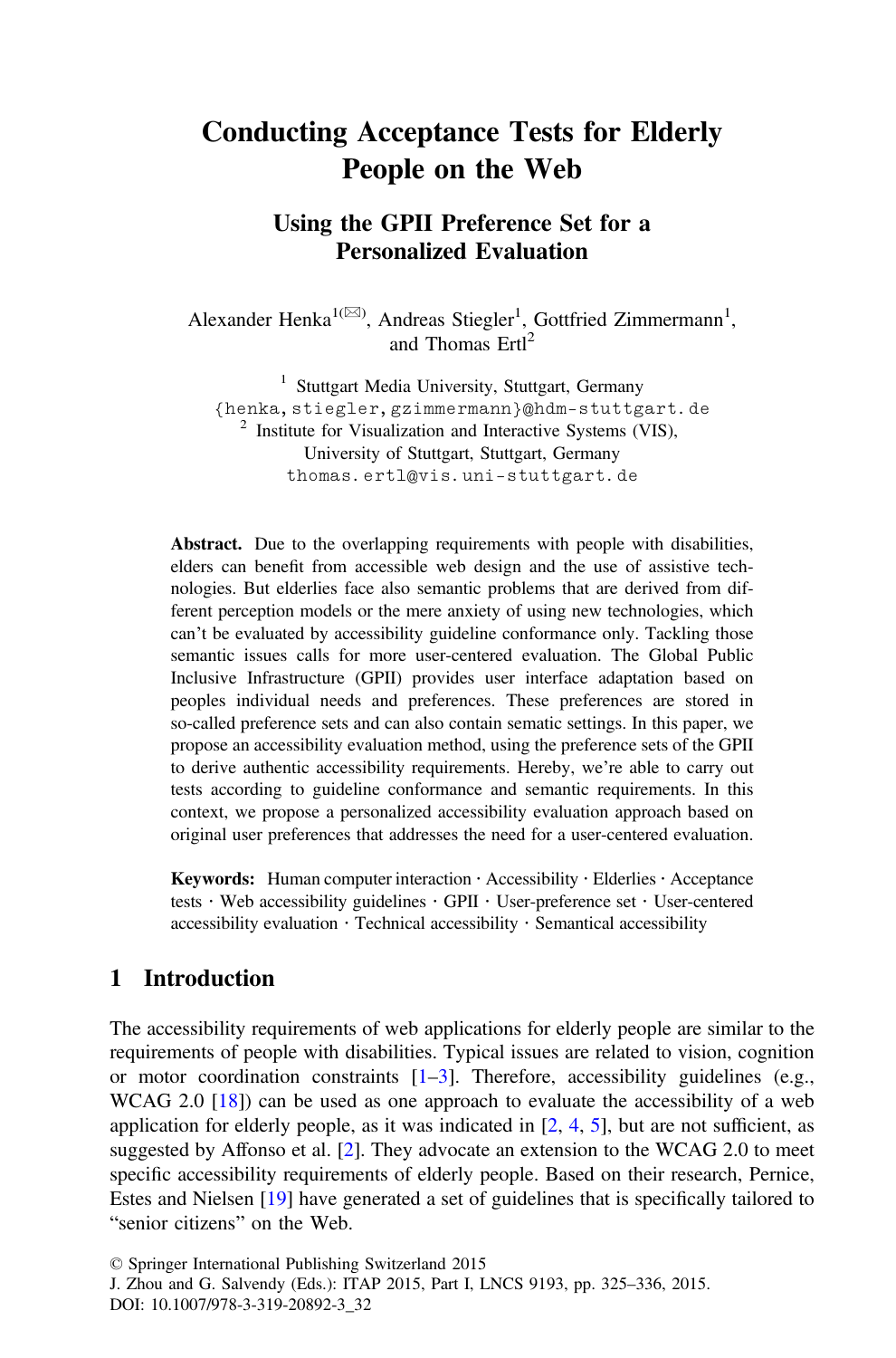Elderly users however, are frequently confronted with issues that cannot be identified by merely checking the conformance of an application to guidelines. These issues result from mental models that differ between designers and users, and from differences in strategies for the meaning making and problem solving process [\[6](#page-9-0)]. Those difficulties are not considered accessibility related issues in the general understanding of accessibility evaluation, according to guideline conformance, but need to be tackled in the application's design [\[2](#page-9-0), [4](#page-9-0)]. Age-related disability issues also tend to change over time and new or additional impairments can arise [\[4](#page-9-0), [7](#page-9-0)]. This calls for a constant tracking and adaptation of accessibility requirements for ICT products.

Studies [\[8](#page-9-0)–[11](#page-10-0)] advocate for a strong User Centered Design approach, in which testing for web accessibility can benefit from existing work in usability evaluation. Furthermore, they suggest that accessibility in general is strongly user-centered. Barriers occur when there is a mismatch between a user and a web application in terms of interaction characteristics. Brajnik [[8\]](#page-9-0) characterizes accessibility in a user-centered context: "[Accessibility is, when] specific users with specific disabilities can use it [the software] to achieve specific goals with the same effectiveness, safety and security as non-disabled people". According to this understanding, a barrier is a condition, which prevents a specific user, who has specific traits and is using specific assistive technologies, from achieving their specific goals.

Hence, a barrier is an attribute of the interaction between the user and the system, and the occurrence depends therefore on the user, the situation and the system. A barrier is defined by: The user and their specific traits, the assistive technologies being used, the goal(s) of the user and the properties (defects) of the web application, which, taken together, prevent the accomplishment of the goals. In consequence, conformance tests are not sufficient to fully clarify the accessibility of a web application, as discussed in  $[12, 13]$  $[12, 13]$  $[12, 13]$  $[12, 13]$ . The conformance to accessibility guidelines is a technical property of the website and does not take the specific traits of the user, their devices and assistive technologies into account. Hence, when checking the accessibility of a web application, it is important to take the perspective of the end user, i.e. in a way that reflects how an end user would interact with the system [\[10](#page-10-0)].

It was stated that especially the elderly often encounter barriers on the web, which can't be determined by guideline conformance  $[2, 4, 6]$  $[2, 4, 6]$  $[2, 4, 6]$  $[2, 4, 6]$  $[2, 4, 6]$  $[2, 4, 6]$ . These issues originate mostly from the field of bad application design or usability flaws [\[2](#page-9-0), [4](#page-9-0)]. To achieve accessibility, especially for elderly people, one must not only guarantee guideline conformance, but also the usability and understandability of a web application; therefore, we have to consider technical and semantical accessibility.

Technical Accessibility. Describes the conformance of an ICT product to accessibility guidelines. Even if guideline conformance is accomplished, there is no guarantee that this will result in an accessible product. Accordingly, accessibility-testing tools, which rely on guideline conformance only, can't ensure the accessibility of a product, if web applications are just designed to pass the conformance test [[22,](#page-10-0) [23\]](#page-10-0).

As the Web Accessibility Initiative (WAI) phrases it: "[…] Web accessibility evaluation tools can not determine the accessibility of Web sites, they can only assist in doing so." [\[21](#page-10-0)]. It is relatively easy for an automatic tool to determine if an "alt" attribute is present for an image, but hard to tell if the alternative text conveys any meaning to a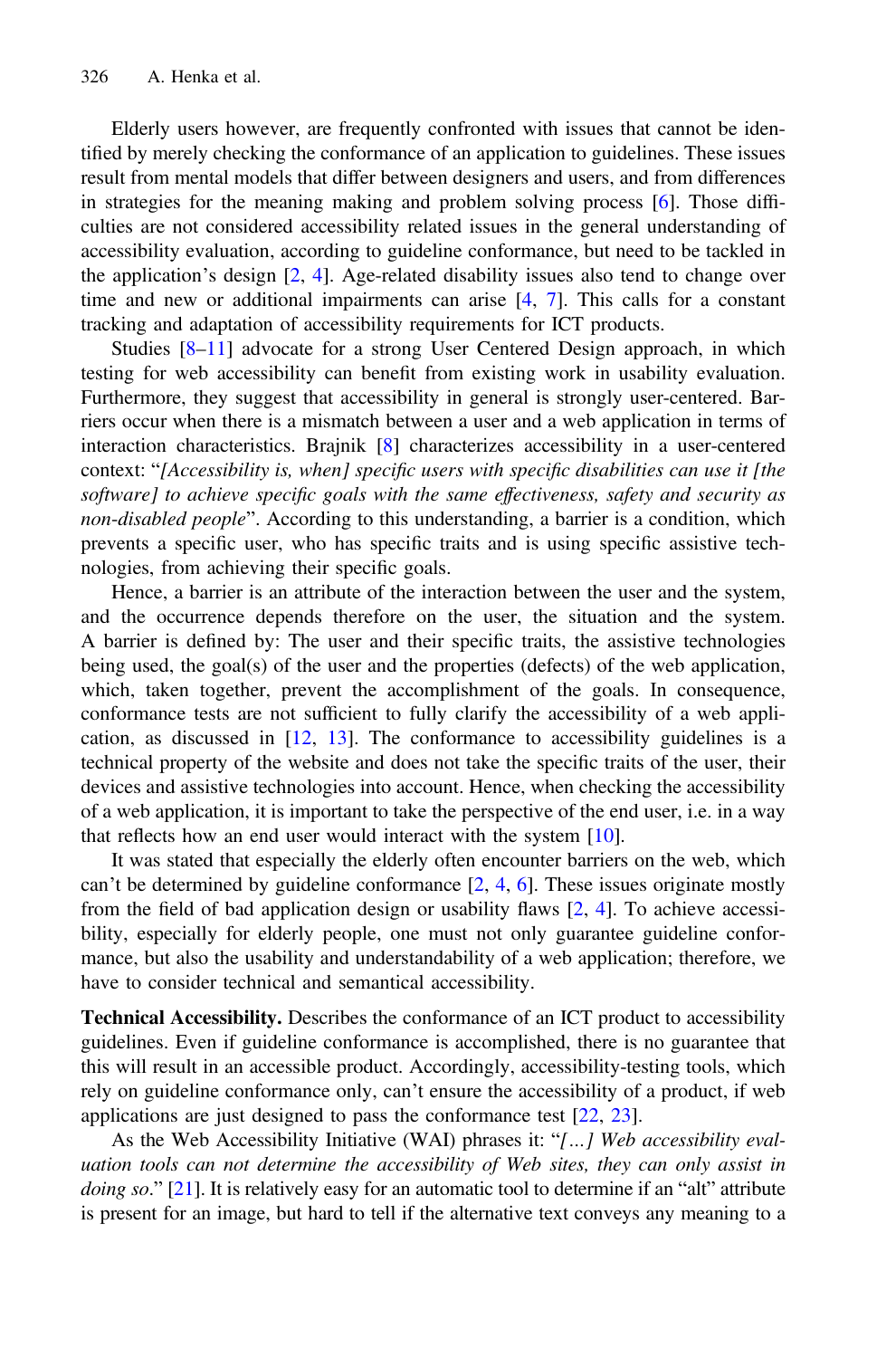specific user. But nevertheless, technical accessibility is a requirement, since the occurrence of a barrier is also connected with defects in the web application [\[8](#page-9-0)].

Semantical Accessibility. Characterizes that the content must be understandable and usable for the user. A web application could be perfectly accessible according to guideline conformance, but can still be inaccessible to some users. If one doesn't understand how to proceed at a certain stage of "purchasing a product" in an online shop, it is a barrier [\[8](#page-9-0)]. Strategies to overcome those issues are widely known in the school of usability design. On prominent example is the concept of personas, as introduced by Cooper in [[24\]](#page-10-0). Personas are illustrations of hypothetical users. They are composed by an aggregation of stories, requirements, needs, goals and preferences of the product's end users. Personas are used to clarify features or the workflow of an application by rising questions like: "Would Anna know what to do at this point of the purchasing process?" or "Is it clear for Anna what to enter in this web form?" (Where Anna is the name of a persona) [[25\]](#page-10-0).

According to [\[19](#page-10-0)] elderlies often have anxieties in using systems, which they are not familiar with. Keeping the interaction paradigm consistent across application of the same kind empowers users to apply their learned interaction patterns they are familiar with. It is crucial to know who the products audience is, what their motivations, skills, goals, and preferences are, in order to meet the semantic accessibility.

The remainder of this paper is structured as follows: Sect. 2 introduces the general concept of our approach. Section [3](#page-5-0) provides an introduction to the preference set of the Global Public Inclusive Infrastructure (GPII) [[31\]](#page-11-0) and how we envision deriving accessibility requirements. Section [4](#page-8-0) provides a discussion on our work and an outlook on the current status and the next steps.

### 2 Concept of Persona-Based Accessibility Testing

Testing the accessibility is of special importance for Rich Internet Applications (RIAs) [\[26](#page-11-0)]. Typically those web applications have a complex behavior and generate large parts of their user interface components at runtime. Therefore, the accessibility of a RIA cannot be fully clarified by looking at the HTML code only, since lots of user interface elements are generated at runtime due to user interaction. This demands the conduction of acceptance tests [\[17](#page-10-0)], and involves testing the application as rendered in the browser, with dynamic code (e.g., JavaScript) being executed, and the user interacting with the application.

We are proposing an accessibility evaluation method for RIAs, focusing on technical and semantic accessibility. We understand conducting acceptance tests as testing a web application in the same way an end user would interact with. Our evaluation method is semi-automatic, which means that we are testing for technical accessibility, based on the WCAG 2.0 conformance, but also for semantic accessibility, by pointing the tester to potential problems derived from the end users' requirements and preferences. To control and simulate user interaction in a browser we use Selenium [[32\]](#page-11-0), an open source framework that is capable of simulating user interaction (e.g., interacting with buttons or filling in web forms) in the browser.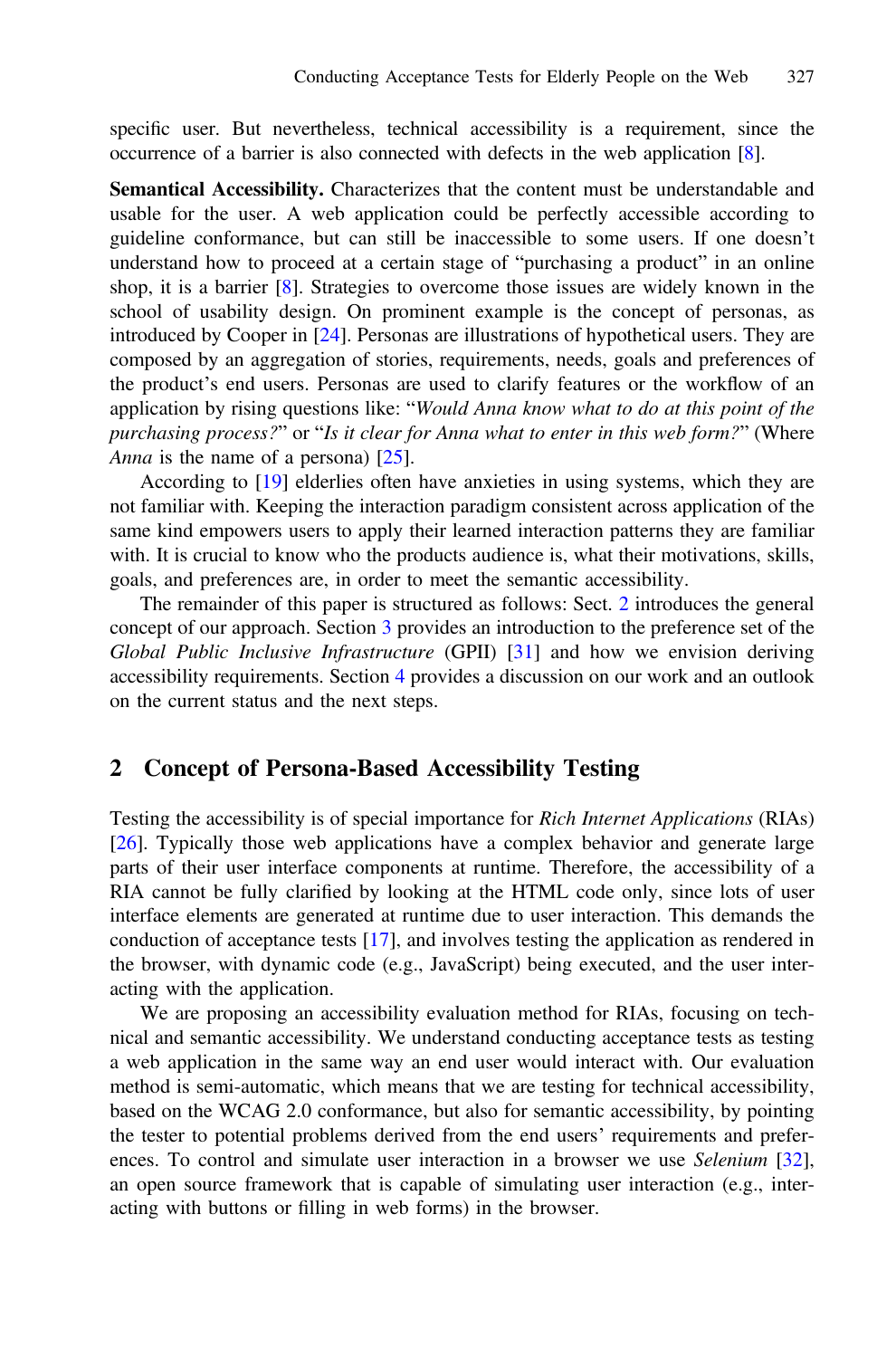To provide a user-centered evaluation approach, we adapt the persona concept and use it as a vehicle to aggregate information about what and how a certain web application should be tested [\[14](#page-10-0)]. The typical domain of a persona is the actor's role in a scenario. This consists of a setting, the initial situation, and a storyline, the plot. The exact process of how a scenario evolves depends on the actor, their decisions, and traits. If the actor is exchanged, the scenario can have complete different outcome, despite the same initial situation and plot [[27\]](#page-11-0). In order to use personas to conduct accessibility tests, we have to work in their domain.

So, rather than walking a list of technical problems that has been generated by a conformance-testing tool, the developer evaluates an application's accessibility based on the application-specific use cases and user scenarios. We define a user scenario as an instance of a use case, but with concrete usage data. For each use case of a web application, a user scenario with concrete usage data can be produced, by describing an interaction pattern for a dedicated use case. To underline its reusable character, we call this a Blueprint - since the role of the actor is exchangeable. This Blueprint consists of real usage data and an interaction pattern.

Each user scenario has an actor, typically represented by a persona. A persona consists of stories to illustrate the success criteria of accessible guidelines. Therefore, development teams can empathize with their target audience and use techniques like the barrier walkthrough to question features and functions.

Personas also provide a machine-readable representation, which consists of a persona-specific interaction pattern, such as keyboard-only navigation, and a set of relevant WCAG 2.0 [\[18](#page-10-0)] success criteria. The Blueprints and the personas provide the input for the acceptance tests. They tell the test system what and how to test and which interaction patterns to use, e.g., "check only for specific success criteria (e.g., WCAG 2.0) that are relevant for a particular preference set (persona), and consider navigation by keyboard or screen reader".

These tests are executed in the web browser of the client, as a simulation of how end users interact with the application. The basic principle of the system is to follow the navigation pattern, according to the Blueprint, but with the accessibility constraints imposed by the persona. Thus, the test system can automatically perform end-user acceptance tests, as introduced in a similar approach [[17\]](#page-10-0).

In extension to  $[14]$  $[14]$ , we now use the GPII preference set  $[20]$  $[20]$  as a foundation to derive the user-specific interaction patterns and accessibility constraints for our machine-readable personas. Since a user can adjust their settings any time, and for any application, to fit their current needs, we are able to track the changing accessibility requirements of age-related disability issues, as discussed in [[4\]](#page-9-0). The concept of this approach is illustrated in Fig. [1.](#page-4-0)

#### 2.1 Blueprint Description

We designed a domain-specific language to describe the nature of a Blueprint, based on the work of Watanabe, Fortes and Dias [\[17](#page-10-0)]. They introduce a language to describe the interaction of people with disabilities in acceptance tests. They use explicit statements to express a specific navigation pattern, e.g.; use tab navigation. In contrast to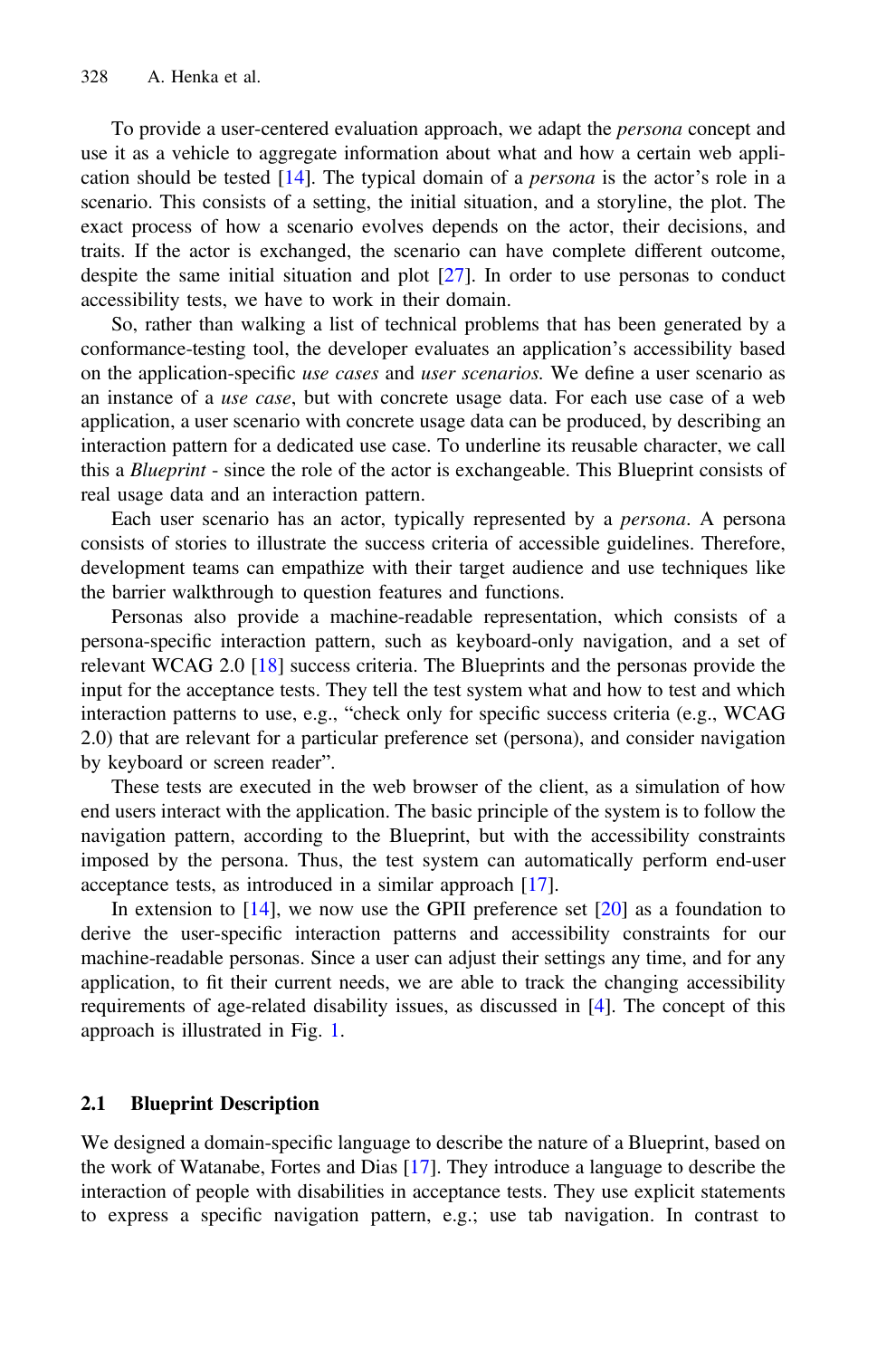<span id="page-4-0"></span>

Fig. 1. Overview of the concept and the accessibility evaluation process

Watanabe, Fortes and Dias, a Blueprint doesn't include any specific interaction or navigation instructions. It defines only the interaction intention with certain elements, but not how this interaction, e.g., by mouse or keyboard, is performed, since the interaction is specific to a dedicated actor; just like the individual accessibility requirements. As the name implies, a Blueprint is an interaction draft, including only the setting and the plot. The outcome, also known as the level of accessibility relating to an application's use case, depends on the derived accessibility requirements and could be different amongst actors. Listing 1 shows an example of a Blueprint description.

The test system performs live interaction in the web browser. For every step in the Blueprint, the system performs an accessibility check, which is done automatically for those cases that can be clearly judged programmatically. For the cases where human judgment is required, e.g., verification for an image's alternative text, the system should hold the execution of the Blueprint and present the potential issues to the human tester. The tester can directly inspect the issues and decide about its validity. The same process applies for issues that fall under semantic requirements. By using GPII preference sets that are specific to an application, we can provide an evaluation method that is specific for this application, based on the application's end user requirements.

Since the test runs semi-automatically, the tester is part of the interaction and can empathize with the accessibility requirements more directly. Ignelzi [[28\]](#page-11-0) illustrated it nicely by using the metaphor of a farm for describing our knowledge and awareness for a certain problem domain. Everybody lives on their own farm and our knowledge and experience to a particular problem domain is limited to what we know and experienced on our own farm. By visiting other people's farms and seeing the same situation trough their eyes, our understanding and awareness for a specific problem domain increases. This implies that if one experiences the interaction, issues, and problems others stumble upon; one can get a better understanding for accessibility requirements. Changing the point of view can be an asset for web authors to make accessibility guidelines more comprehensible [\[15](#page-10-0), [16](#page-10-0)]. Furthermore, the use of personas is a nice way to organize such trips to farms of other people  $[24, 25, 29, 30]$  $[24, 25, 29, 30]$  $[24, 25, 29, 30]$  $[24, 25, 29, 30]$  $[24, 25, 29, 30]$  $[24, 25, 29, 30]$  $[24, 25, 29, 30]$  $[24, 25, 29, 30]$  $[24, 25, 29, 30]$ .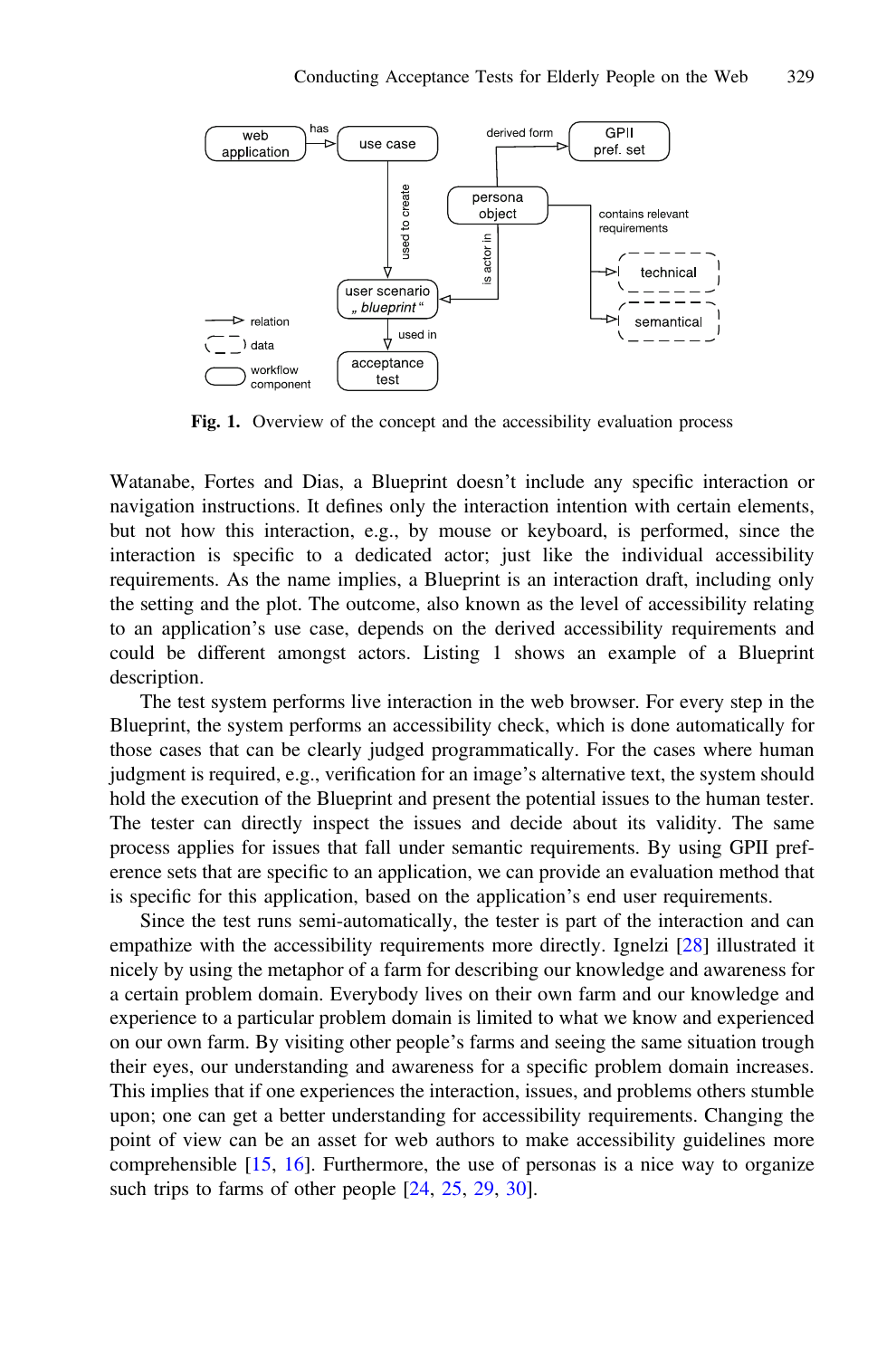<span id="page-5-0"></span>Listing 1. Illustration of a Blueprint on basis of a use-case: "product search" in a fictitious web shop.

**Scenario**: Product Search **Given** The actor navigates to: "www.WebShopExample.com" **When** The actor enters "Sneakers" into the text field whose @id is "productSearchField" **And** The actor interacts with a button labeled with "Search" **Then** The actor should be on a web page with "Search Result - Sneakers" in the title

### 3 The GPII Preferences Set

The GPII [\[31](#page-11-0)] is a generic system to transfer user needs and preferences between devices and contexts. One of the core artifacts within the GPII process flow is the needs and preference set. Such a set is specific per user and stores preferences and settings for applications used in the past. When new devices or contexts are encountered, the GPII tries to reconstruct the way known applications were set up for new, unknown applications. The following example scenario illustrates this auto-adaptation process.

Auto Adaptation Example Scenario: Martha. Martha has a notebook for surfing the internet and writing emails. At work, she has a personal computer and writes product reviews and uses an office suite for writing texts, both at home and at work. She is glad to have managed to use this application, and does not know much about other software. When she works with her office suite, she uses the computer mouse in the office and the touchpad on her notebook at home. For other features, such as text formatting, she uses the toolbar of the application. At work she received an assignment to write a report, together with her colleagues. They have agreed to use a new internet-based tool that allows them to work in parallel on the same text. It also promises to adapt automatically to the user's needs and preferences. Yet, the tool is different from the office application Martha is familiar with and she has never used a similar tool before.

Martha goes to the website and registers for the new tool. Before she can start using it, she has to fill out a questionnaire that asks a few questions about her preferences for different applications, such as what software she uses, whether she uses keyboard shortcuts and, if so, what kind of shortcuts.

In fact, the user interface of the web application looks very similar to her desktop program. She can start working immediately without learning the new interface. There are a few functions she does not know; however, the program informs her about the new functionality and tells her that other users (who have a similar set of preferences) have rated these functions as very practical. Martha reads the descriptions and decides that two of the four functions might be useful for her and disables the other two functions. Internally, the system recognizes the user adaptations and stores them in the user preference set, so the functions will no longer appear.

Over the time, Martha starts to use other Web applications and is very pleased about how well the user interfaces adapt to her behavior and needs. In particular, changes she makes in one application are also reflected in the other applications. Meanwhile, she wants this functionality for all of her applications.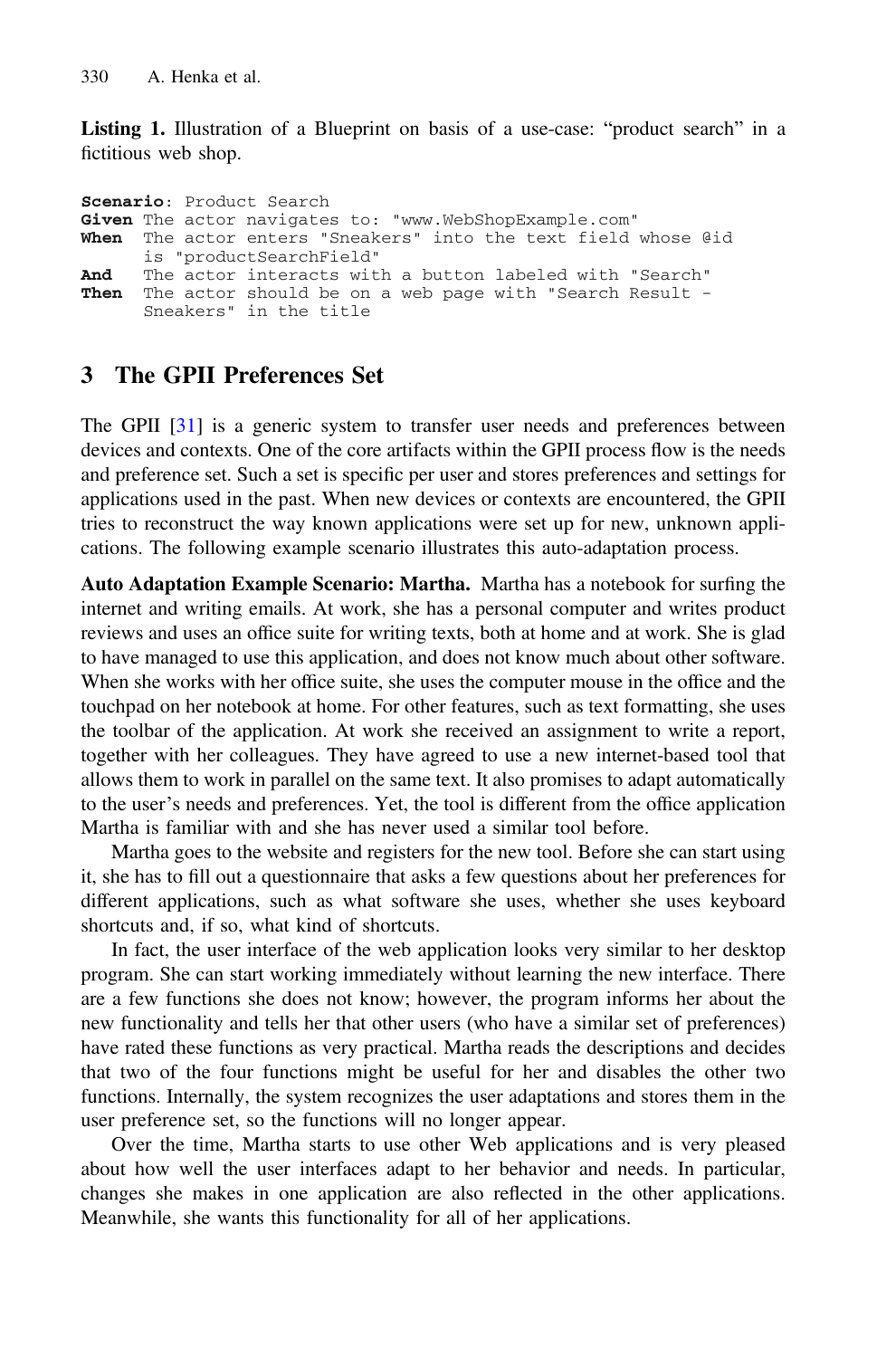A GPII preference set stores settings for an application for various contexts. Such a representation is sufficient for many use cases that cover a wide array of accessibility adaptations, for example increased font size, zoom factor, screen-reader settings etc. In the GPII, a context is a set of environmental information, such as lighting conditions, screen size or available software stacks. The functionalities of a needs and preference set and their adaptation is illustrated by transferring settings from one application to another, either in a direct relation manner, e.g., a setting is semantically equal in both applications, or in a subset or superset relation manner, e.g., if a setting in one application can be semantically represented by multiple settings of the other application. These relations are sufficient to represent many relations, but there are large families of adaptations for which this approach is not sufficient.

One example of an adaptation that cannot be expressed sufficiently is content adaptation. While a setting can express that the user requires alternative texts for images, it does not help an application actually to produce an alternative text. Or, if a setting expresses the user's desire of having always a search field to look up content, which is important for the elderly [[19\]](#page-10-0), won't empower a web application to generate a corresponding form element. This can result in inaccessible applications being unable to meet the desired preferences, not because they are not programmed to do so, but because they did not provide the relevant content to perform the adaptation.

#### 3.1 Deriving Accessibility Requirements

Instead of transferring preferences to adapt a specific target application, we derive accessibility requirements and transfer the user preferences into a format to be used in accessibility acceptance tests.

Preferences, like language settings or a specific contrast ratio that can be mapped to WCAG criteria, are transferred in a direct relation manner and checked by guideline conformance. Generally, one can distinguish between different types of success criteria: Success criteria that can be evaluated programmatically, success criteria that can be detected automatically but need human verification, and success criteria that cannot be detected automatically and so need human verification in any case. Therefore, the test system should point the tester to issues where human verification is required. Since we are conducting live interaction, we are able to expand the space of success criteria that can be tested automatically. An example is the navigation pattern of a user, e.g., navigation by keyboard. We can hereby test the conformance to WCAG guideline 2.1 Keyboard Accessible.

Usually semantic requirements come in the form of textual descriptions [\[19](#page-10-0)] or wrapped in stories, if personas are used  $[24, 25]$  $[24, 25]$  $[24, 25]$ ; therefore, we propose to use *textual* requirement-statements, which are presented to the tester during the Blueprint execution. An example: If the use-case "searching for a product" is evaluated for its accessibility, the system would show a semantic requirement, e.g., "Make sure that the search button is labeled with "Search" or an equivalent text so that it is clear where to  $click$ , before the Blueprint step, where the actor should interact with a button to initiate the search, is executed; cf. Listing 1.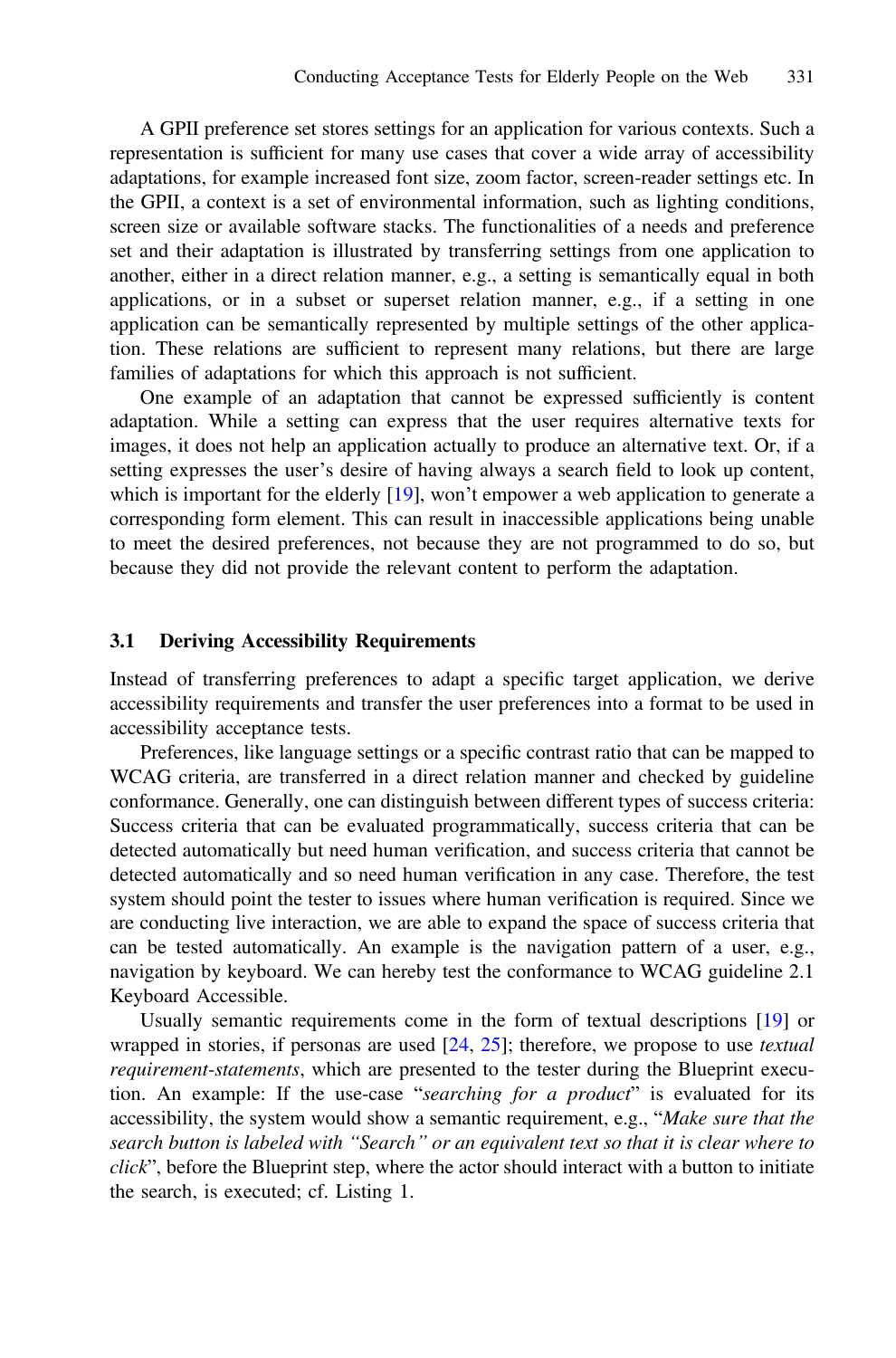By approving the statement, the tester confirms that the corresponding semantic requirement is met. Single properties, or combination of properties, in a preference set, can be used to aggregate requirements for semantic accessibility. The study in [[19\]](#page-10-0) lists semantic requirements for elderly people, which can serve as a foundation for textual requirement statements. Another approach would be that textual requirement statements are stored in the user preference sets; therefore, a user can define their preferences directly.

Listing 2. Illustration of the envisioned format in JSON syntax, derived from the GPII preference set and used to create the accessibility requirements of an actor. The text content is partially from [[19\]](#page-10-0). This showcase refers to a use case that is characterized by the Blueprint: "product-search", in Listing 1.

```
"product-search":{• 
     "technical":{• 
                 "WCAG":{• 
                      "automatic":[• 
                            "Guideline3_1.3_1_1", 
                            "Guideline4_1.4_1_2"•]•, 
                   "manual":[•"Guideline1_2.1_2_3"]• 
      } 
       "selenium":{"navigation_pattern" : "keyboard"} 
     }, 
      "semantic":{ 
           "text_field":["Display search as an open, visible 
                     field on all pages (I found it usually in 
                     the upper right corner) with a Search button 
                     to its right"], 
            "button":["Make sure to label the search button with 
                     "Search" or an equivalent text so that it
                      is clear where to click" 
                     ,"Make sure to describe in which format the 
                      search query should be entered"] 
     } 
}•
```
#### 3.2 Benefits of Storing Accessibility Requirements as GPII Preferences

Part of the GPII process of transferring settings from one context to another is clustering. The GPII exploits similarity between users [[33\]](#page-11-0). Similarity is derived from clustering. This clustering can be utilized to allow automatically derive matching accessibility requirements for users. For example: Given, we have 100 user preference sets, which were found to be similar, and some of them have associated accessibility requirements, similar to listing 2. Depending on the similarity-distance between those preference sets, the accessibility requirements can be propagated and even automatically altered to match the respective users.

Sometimes people can be uncertain what settings they need to accommodate their needs or from which setting or assistive technology they could also benefit from. Therefore, the GPII can make suggestions based on clustering and the preference set similarity, as illustrated in the GPII adaptation scenario in Chap. 3. Hereby, we're able to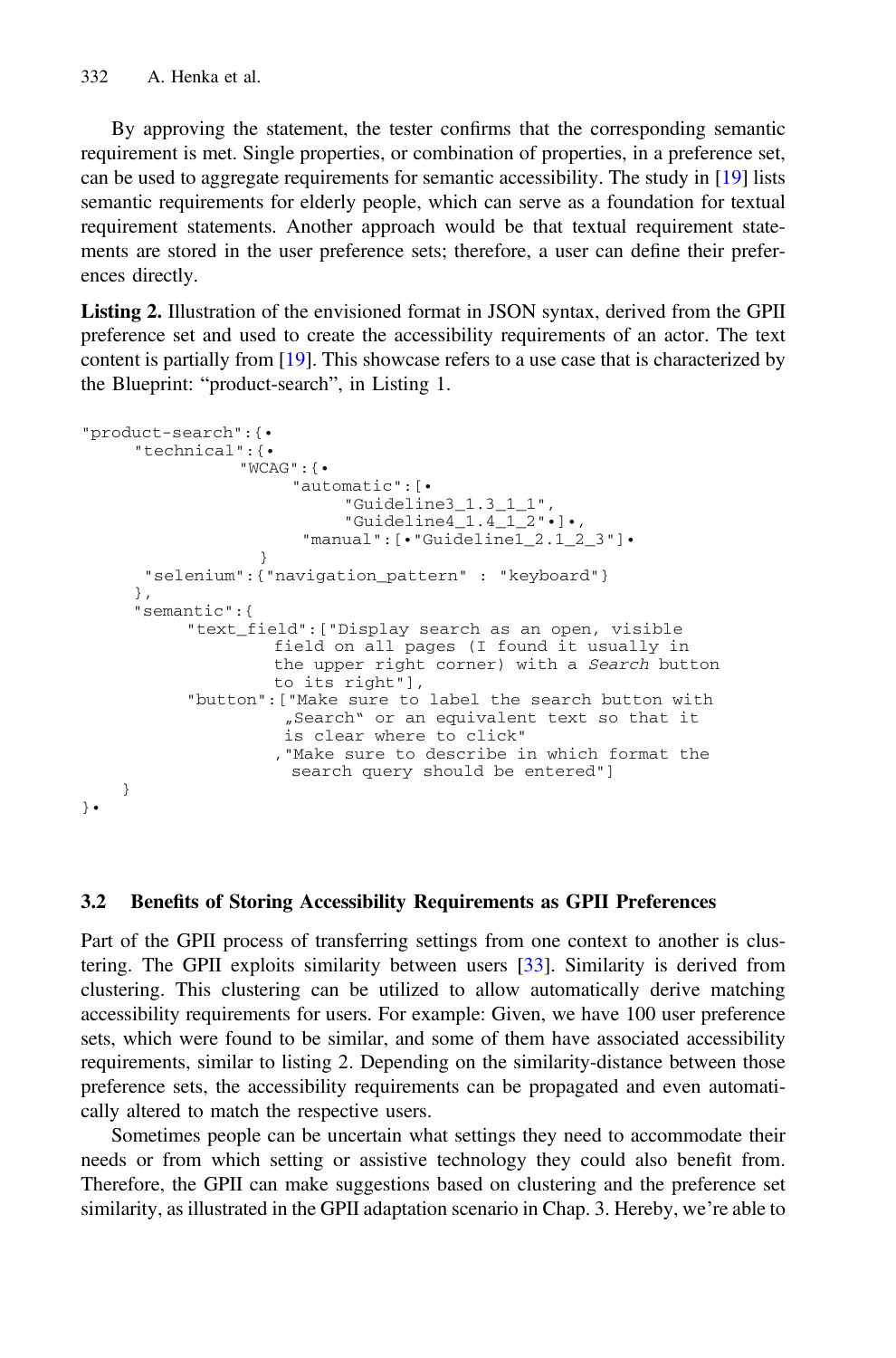<span id="page-8-0"></span>derive accessibility requirements that are essential for users sharing similar preferences, but which does an individual user not necessarily considered as a requirement in first place; yet, users can benefit from the compliance with these additional requirements.

As expressed by its name, a preference set reflects the needs and desires of a user. Besides requirements for technical accessibility, preferences can also include semantic requirements. By using the information derived from the preference set, we're able to work with personal accessibility requirements and won't relay on accessibility guidelines only; therefore, addressing the need for a more user centered and personalized accessibility evaluation [[8](#page-9-0)–[11\]](#page-10-0).

The preference set is refined every time the user states new preferences or alters exiting ones. Hereby, the GPII learns more about a particular user and can provide better adaptations. Due to this process, preference sets are always up-to-date, which enables a constant tracking of accessibility requirements. This is of special interest for elderlies where accessibility demands can change over time and new or addition disabilities can accrue [[4,](#page-9-0) [7](#page-9-0)].

#### 4 Discussion and Next Steps

When using the GPII to transfer settings from one application to another, mismatches can also occur, e.g., if the target application doesn't provide suitable settings for properties in the preference set or applications can have settings that share some of their semantics, but also involve side effects or constraints that are not present in both applications. When transferring preferences into accessibility requirements we will most likely run into similar mismatches.

As a potential improvement, we propose to decouple the users' needs and preference sets from its usage fashion in the GPII and define a preference set format, which contains dedicated accessibility preferences and usability needs. Therefore, minimizing the potential mismatches when transferring preference sets into use-case specific accessibility requirements. The GPII preference set allows storing preferences for specific applications, so called application-specific preferences. In a first attempt, we can adopt this concept by storing use-case specific preferences for accessibility tests, as application-specific. Hereby, we would still be able to transfer preferences into accessibility requirements, but would define a distinct preference set format within the structure of GPII.

As described in [[24,](#page-10-0) [25](#page-10-0)], personas are vehicles for shipping requirements, preferences and goals of a product's target audience. On this account they are highly specific to a certain product or product domain and cannot be properly used for other products. Since we use machine-readable personas to express accessibly requirements for defined uses cases of a product, they cannot be reused for accessibility tests in different products as well, especially if different requirements apply. The more specific the requirements for certain use cases are, the more precise we can state the accessibility of those use cases and the application. This restricts the application scope of our system, to test the use cases of one defined application with the preferences of the target audience.

In the usage scenario, our approach is integrated in the development process, where a web author provides Blueprints and user preferences (of the target audience) are used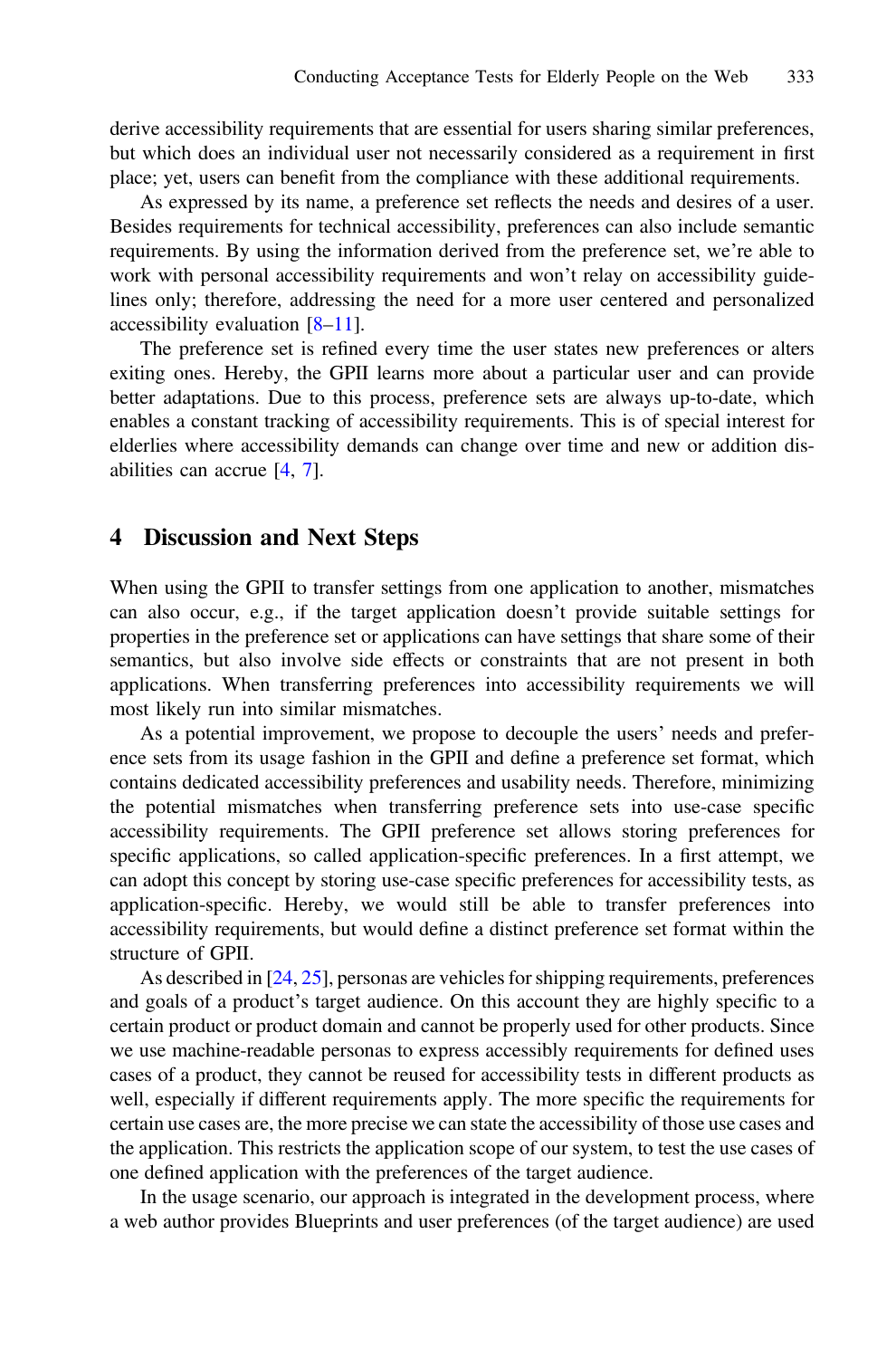<span id="page-9-0"></span>to generate machine-readable personas; however, we don't advocate substituting the usage of personas or accessibility evaluation techniques. We see our approach as an addition to established workflows and as a support for a more user centered accessibility evaluation.

This project is work in progress. So far, we have developed a prototype, which is capable of conducting accessibility evaluations on a technical level. Currently, we are enhancing our prototype to provide guidance for semantic accessibility. In a next step, we will use this prototype to conduct user tests, with web authors and students from the field of computer science, to validate the workflow and the concept for its usability among web authors and analyze the effectiveness of our approach in comparison with other accessibility evaluation methods.

Acknowledgments. Part of the research leading to these results has been researched within the Cloud4all project. Cloud4all is an R&D project that receives funding from the European Commission under the Seventh Framework Programme (FP7/2007-2013) under grant agreement n° 289016. This publication reflects only the authors' views and the European Union is not liable for any use that may be made of the information contained herein.

## **References**

- 1. Becker, S.A.: A study of web usability for older adults seeking online health resources. ACM Trans. Comput.-Hum. Interact. 11(4), 387–406 (2004)
- 2. Affonso de Lara, S.M., Watanabe, W.M., dos Santos, E.P.B., Fortes, R.P.M.: Improving WCAG for elderly web accessibility. In: Proceedings of the 28th ACM International Conference on Design of Communication, New York, NY, USA, pp. 175–182 (2010)
- 3. Dickinson, A., Arnott, J., Prior, S.: Methods for human–computer interaction research with older people. Behav. Inf. Technol. 26(4), 343–352 (2007)
- 4. Abou-Zahra, S., Brewer, J., Arch, A.: Towards bridging the accessibility needs of people with disabilities and the ageing community. In: Proceedings of the 2008 International Cross-Disciplinary Conference on Web Accessibility (W4A), New York, NY, USA, pp. 83–86 (2008)
- 5. Arch, A.: Web accessibility for older users: successes and opportunities (keynote). In: Proceedings of the 2009 International Cross-Disciplinary Conference on Web Accessibility (W4A), New York, NY, USA, pp. 1–6 (2009)
- 6. Leitner, M., Subasi, Ö., Höller, N., Geven, A., Tscheligi, M.: User requirement analysis for a railway ticketing portal with emphasis on semantic accessibility for older users. In: Proceedings of the International Cross-Disciplinary Conference on Web Accessibility (W4A), New York, NY, USA, pp. 114–122 (2009)
- 7. Sloan, D., Atkinson, M.T., Machin, C., Li, Y.: The potential of adaptive interfaces as an accessibility aid for older web users. In: Proceedings of the International Cross Disciplinary Conference on Web Accessibility (W4A), New York, NY, USA, pp. 35:1–35:10 (2010)
- 8. Brajnik, G.: Beyond conformance: the role of accessibility evaluation methods. In: Hartmann, S., Zhou, X., Kirchberg, M. (eds.) WISE 2008. LNCS, vol. 5176, pp. 63–80. Springer, Heidelberg (2008)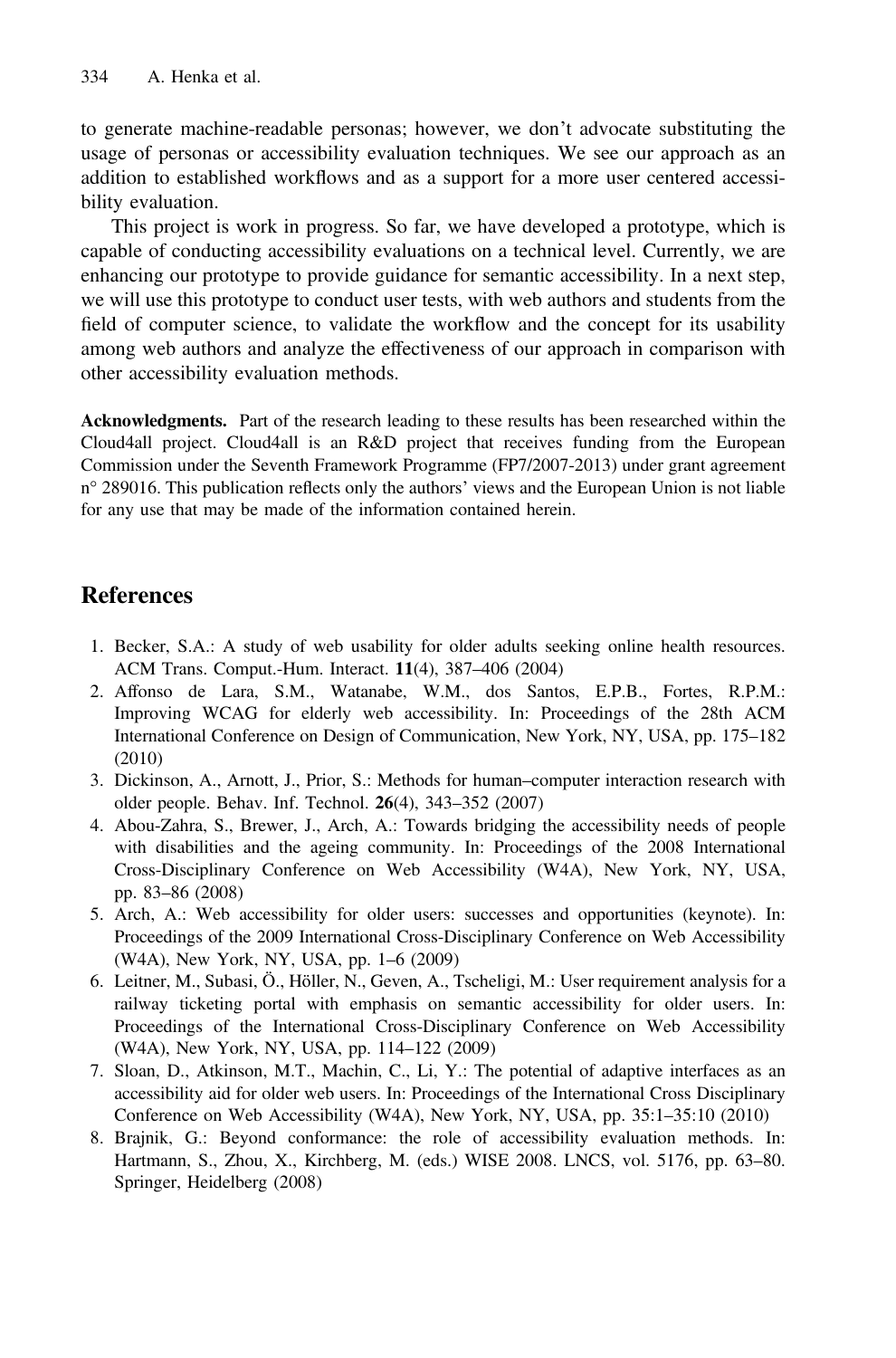- <span id="page-10-0"></span>9. Cooper, M., Sloan, D., Kelly, B., Lewthwaite, S.: A challenge to web accessibility metrics and guidelines: putting people and processes first. In: Proceedings of the International Cross-Disciplinary Conference on Web Accessibility, New York, NY, USA, pp. 20:1–20:4 (2012)
- 10. Petrie, H., Kheir, O.: The relationship between accessibility and usability of websites. In: Proceedings of the SIGCHI Conference on Human Factors in Computing Systems, New York, NY, USA, pp. 397–40 (2007)
- 11. Kelly, B., Sloan, D., Brown, S., Seale, J., Petrie, H., Lauke, P., Ball, S.: Accessibility 2.0: people, policies and processes. In: Proceedings of the International Cross-Disciplinary Conference on Web Accessibility (W4A), pp. 138–147. ACM, New York (2007). doi[:10.](http://dx.doi.org/10.1145/1243441.1243471) [1145/1243441.1243471](http://dx.doi.org/10.1145/1243441.1243471)
- 12. Brajnik, G.: Web accessibility testing: when the method is the culprit. In: Miesenberger, K., Klaus, J., Zagler, W.L., Karshmer, A.I. (eds.) ICCHP 2006. LNCS, vol. 4061, pp. 156–163. Springer, Heidelberg (2006)
- 13. Kelly, B., Sloan, D., Phipps, L., Petrie, H., Hamilton, F.: Forcing standardization or Ac-commodating diversity? a framework for applying the WCAG in the real world. In: Proceedings of the 2005 International Cross-Disciplinary Workshop on Web Accessibility (W4A), New York, NY, USA, pp. 46–54 (2005)
- 14. Henka, A., Zimmermann, G.: Persona based accessibility testing. In: Stephanidis, C. (ed.) HCI 2014, Part II. CCIS, vol. 435, pp. 226–231. Springer, Heidelberg (2014)
- 15. Freire, A.P., Russo, C.M., Fortes, R.P.M.: A survey on the accessibility awareness of people involved in web development projects in Brazil. In: Proceedings of the 2008 international cross-disciplinary conference on Web accessibility (W4A), New York, NY, USA, pp. 87–96 (2008)
- 16. Greeff, M., Kotzé, P.: A lightweight methodology to improve web accessibility. In: Proceedings of the 2009 Annual Research Conference of the South African Institute of Computer Scientists and Information Technologists, New York, NY, USA, pp. 30–39 (2009)
- 17. Watanabe, W.M., Fortes, R.P.M., Dias, A.L.: Using acceptance tests to validate accessibility requirements in RIA. In: Proceedings of the International Cross-Disciplinary Conference on Web Accessibility, New York, NY, USA, pp. 15:1–15 (2012)
- 18. W3C: Web Content Accessibility Guidelines (WCAG) 2.0, 11 December 2008. [http://www.](http://www.w3.org/TR/2008/REC-WCAG20-20081211/) [w3.org/TR/2008/REC-WCAG20-20081211/](http://www.w3.org/TR/2008/REC-WCAG20-20081211/)
- 19. Pernice, K., Estes, J., Nielsen, J.: Senior Citizens on the Web, 2nd edn. Nielsen Norman Group, Fremont (2013). Research Report by Nielsen Norman Group
- 20. Iglesias-Pérez, A., Loitsch, C., Kaklanis, N., Votis, K., Stiegler, A., Kalogirou, K., Serra-Autonell, G., Tzovaras, D., Weber, G.: Accessibility through preferences: context-aware recommender of settings. In: Stephanidis, C., Antona, M. (eds.) UAHCI 2014, Part I. LNCS, vol. 8513, pp. 224–235. Springer, Heidelberg (2014)
- 21. Web Accessibility Initiative: Selecting Web Accessibility Evaluation Tools (2005). [http://](http://www.w3.org/WAI/eval/selectingtools.html) [www.w3.org/WAI/eval/selectingtools.html](http://www.w3.org/WAI/eval/selectingtools.html)
- 22. Brajnik, G., Lomuscio, R.: SAMBA: a semi-automatic method for measuring barriers of accessibility. In: Proceedings of the 9th International ACM SIGACCESS Conference on Computers and Accessibility, New York, NY, USA, pp. 43–50 (2007)
- 23. Vigo, M., Brown, J., Conway, V.: Benchmarking web accessibility evaluation tools: measuring the harm of sole reliance on automated tests. In: Proceedings of the 10th International Cross-Disciplinary Conference on Web Accessibility, New York, NY, USA, pp. 1:1–1:10 (2013)
- 24. Cooper, A.: The Inmates are Running the Asylum. SAMS, Indiana (2004)
- 25. Adlin, T., Pruitt, J.: The Persona Lifecycle. Morgan Kaufmann, San Francisco (2006)